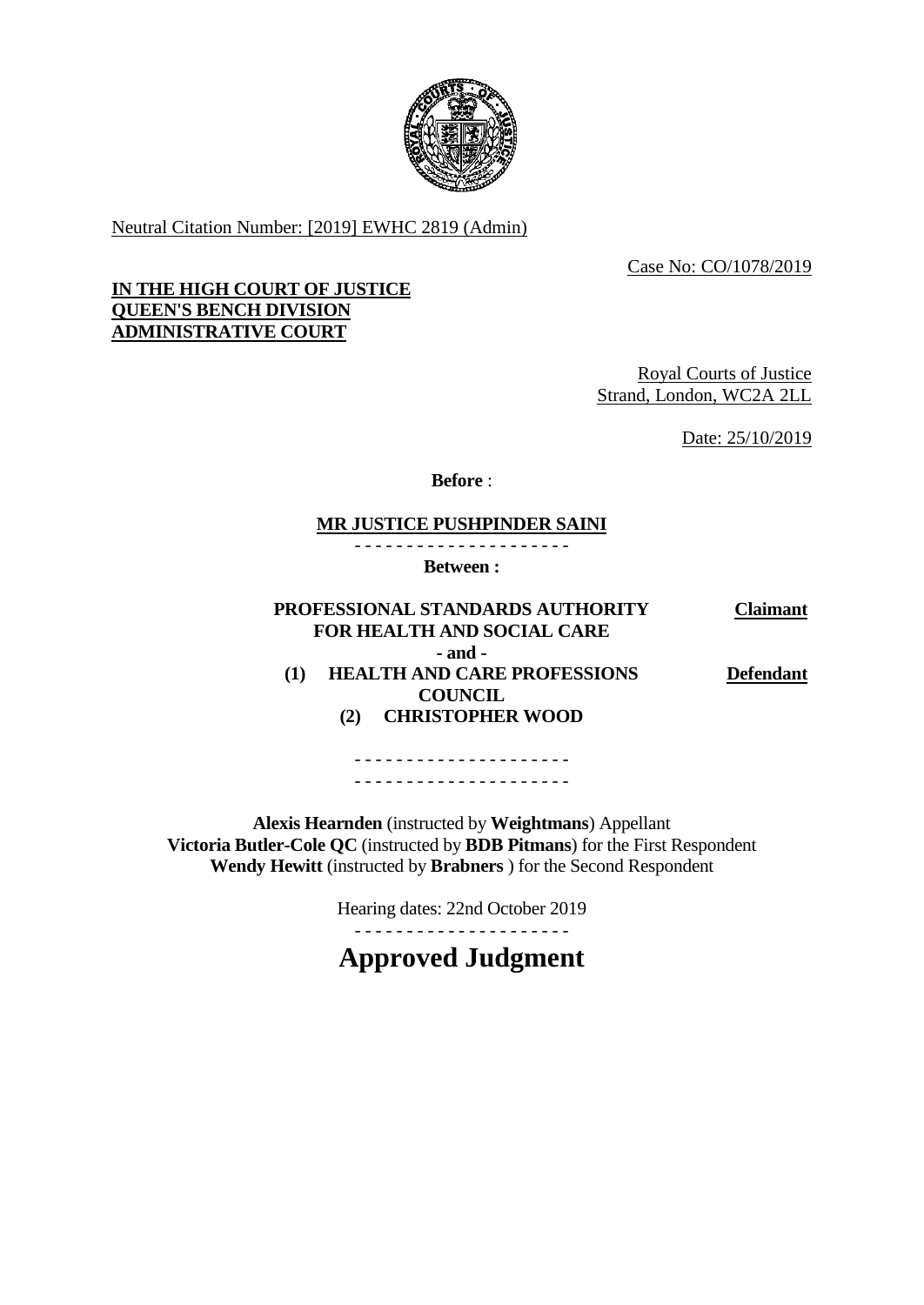### **MR JUSTICE PUSHPINDER SAINI :**

This judgment is divided into 10 sections as follows:

- I. Overview: paras. [1-11]
- II. The Facts: paras. [12-34}
- III. The Allegations and the Determination: paras. [35-40]
- IV. The Statutory Framework and Case Law: paras. [41-54]
- V. Grounds 1 and 2: the substance of the misconduct and undercharging- paras. [57-70]
- VI. Grounds 3: Mr. Wood's failure to give an honest account at the onset- paras. [71-79]
- VII. Ground 4: failure to obtain expert evidence: paras. [80-83]
- VIII. Ground 5: insight- paras. [84-86]
- IX. Ground 6: failure to give reasons- paras. [87-90]
- X. Conclusion: paras [91-92]

## **I. Overview**

- 1. This is an appeal brought by the Professional Standards Authority for Health and Social Care ("the Appellant") under section 29 of the National Health Service Reform and Health Care Professions Act 2002 ("the 2002 Act"). The appeal is against a decision of the First Respondent's Conduct and Competence Committee ("the Committee") made on 9 January 2019 ("the Decision").
- 2. By the Decision, the Committee imposed a six-month suspension (with review to follow suspension) upon the Second Respondent ("Mr. Wood"), a registered paramedic. Mr. Wood has served his period of suspension. Following a successful review on 5 July 2019, the Committee determined that Mr. Wood's fitness to practise was not currently impaired, and he was restored to the register with effect from 6 August 2019.
- 3. The Appellant has referred this case to the High Court on the grounds that there were serious procedural irregularities in the proceedings before the Committee. Although the Appellant advances a number of Grounds of Appeal, the overarching complaint is that the First Respondent failed to bring the real *substance* of Mr. Wood's claimed misconduct to the attention of the Committee hearing the case below. As to this substance, the Appellant says that the misconduct was of a sexually predatory nature and was undertaken in relation to a highly vulnerable patient, a young woman (known as "Patient A") at a time when Mr. Wood was attending upon her at home to provide emergency clinical care. The failure to put the substance before the Committee may have led, it is argued by the Appellant, to a decision on sanction which one could not be satisfied was sufficient for public protection.
- 4. The First Respondent has accepted that there were serious procedural irregularities in respect of its prosecution of Mr. Wood and accordingly it does not contest the appeal. By letter dated 18 June 2019, the First Respondent informed the Appellant of its position and enclosed a draft consent order ("the Consent Order") which provided that the decision of the Conduct and Competence Committee of 9 January 2019 be quashed and the case be remitted for redetermination, following the obtaining of expert evidence. The Consent Order contains a detailed agreed Schedule of what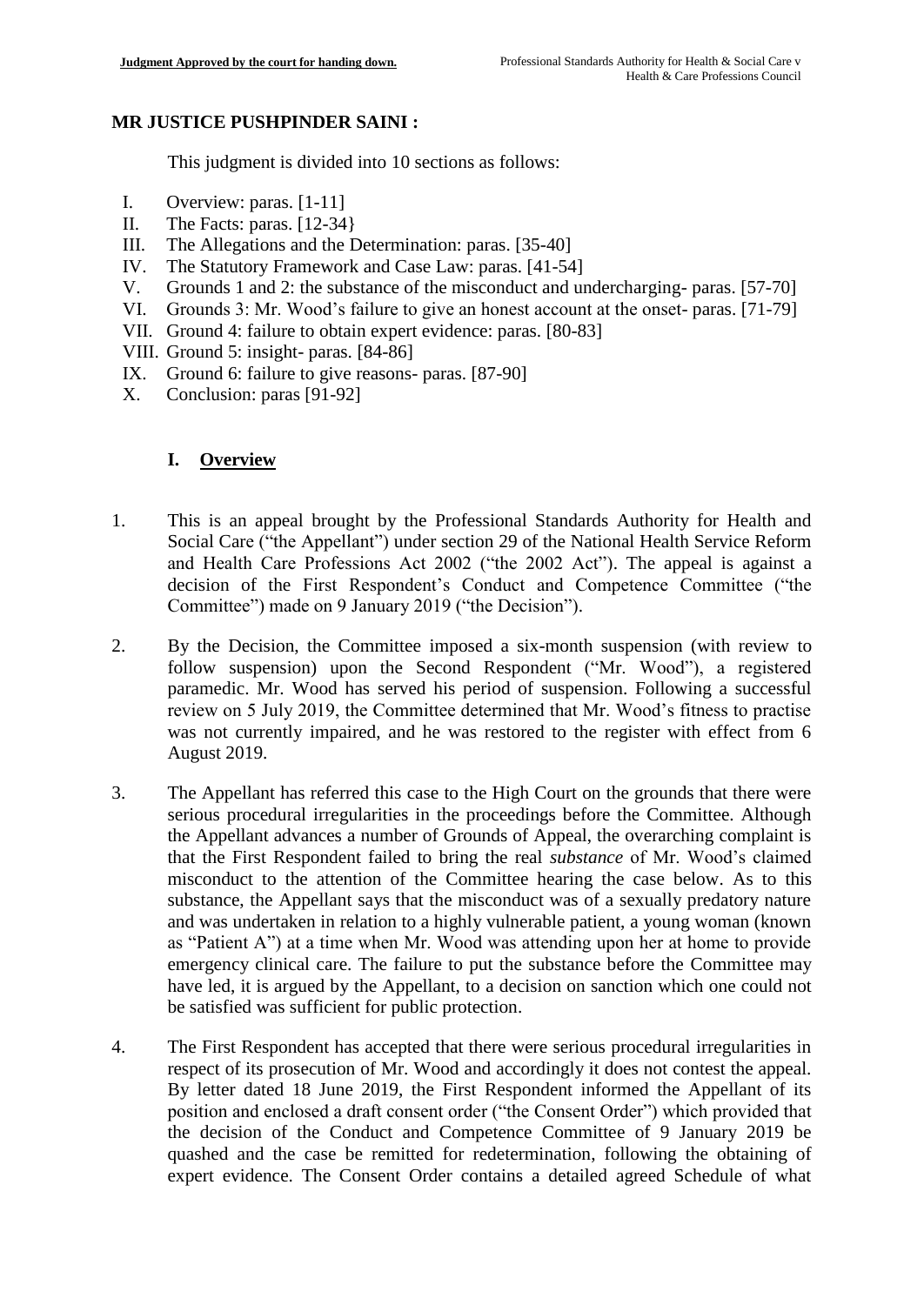should occur at the fresh determination and is based essentially on the Appellant's Grounds of Appeal and in substance accepts them as properly made-out.

- 5. However, the registrant Mr. Wood (as is fully his right), does not consent to the appeal being allowed (nor indeed does he formally oppose it). He has helpfully advanced clear and persuasive submissions through Counsel which challenge the Appellant's case in this appeal while seeking to adopt what he says is a "neutral" position. In reality, this is an opposition to the appeal and I have been greatly assisted by the submissions, as well as those of the Appellant and First Respondent.
- 6. Mr. Wood correctly and fairly observes through Counsel that he has engaged fully throughout the First Respondent's fitness to practise process. He also refers to the fact that he was described by the Committee as someone who made early and full admissions. He says his evidence, remediation and reflective work, show remorse and impressive insight. He has, he argues, answered everything asked of him by his regulator.
- 7. Unsurprisingly, Mr. Wood complains that having participated fully in the fitness to practise process, having been the subject of an order of suspension from the register for six months (at significant personal cost), and participated in a review hearing which found that his fitness to practise is no longer impaired, he now finds himself responding to this appeal and potentially facing the process again. And all because of the alleged shortcomings of the First Respondent. I have considerable sympathy with Mr. Wood's position.
- 8. I accept that this is the unfortunate position Mr. Wood finds himself in and it is largely as a result of the First Respondent's claimed failings. Those points do not however absolve me from dealing with the appeal on its merits. Parliament has determined such an appeal lies and insofar as there is a form of "double jeopardy" complaint, that is inherent in the regulatory regime. I refer in this regard to the observations of Lord Phillips MR in Ruscillo v Council for Regulation of Healthcare Professionals [2004] EWCA Civ 1356 at para. [42].
- 9. Further, it would not be appropriate for me to simply make the Consent Order agreed between the Appellant and the First Respondent and I will address each of the Grounds fully and the submissions of each party. I will then make my own decision on the appeal.
- 10. Before turning to the issues in this appeal, I should record the fact that the shape of the appeal has changed during the hearing in important and material respects. That indicates that it would have been unwise for the Court, insofar as there is any such practice, to make a consent order on terms agreed between the Appellant and First Respondent without the agreement of a registrant. The hearing has in my view been both necessary and helpful.
- 11. It seems to me that an independent consideration of the Grounds of Appeal by a Court should generally always be undertaken before a judge accedes to the terms of a consent order under which the decision of a regulatory quasi-judicial tribunal is set aside and the registrant has either not responded or puts forward arguments which challenge the appeal.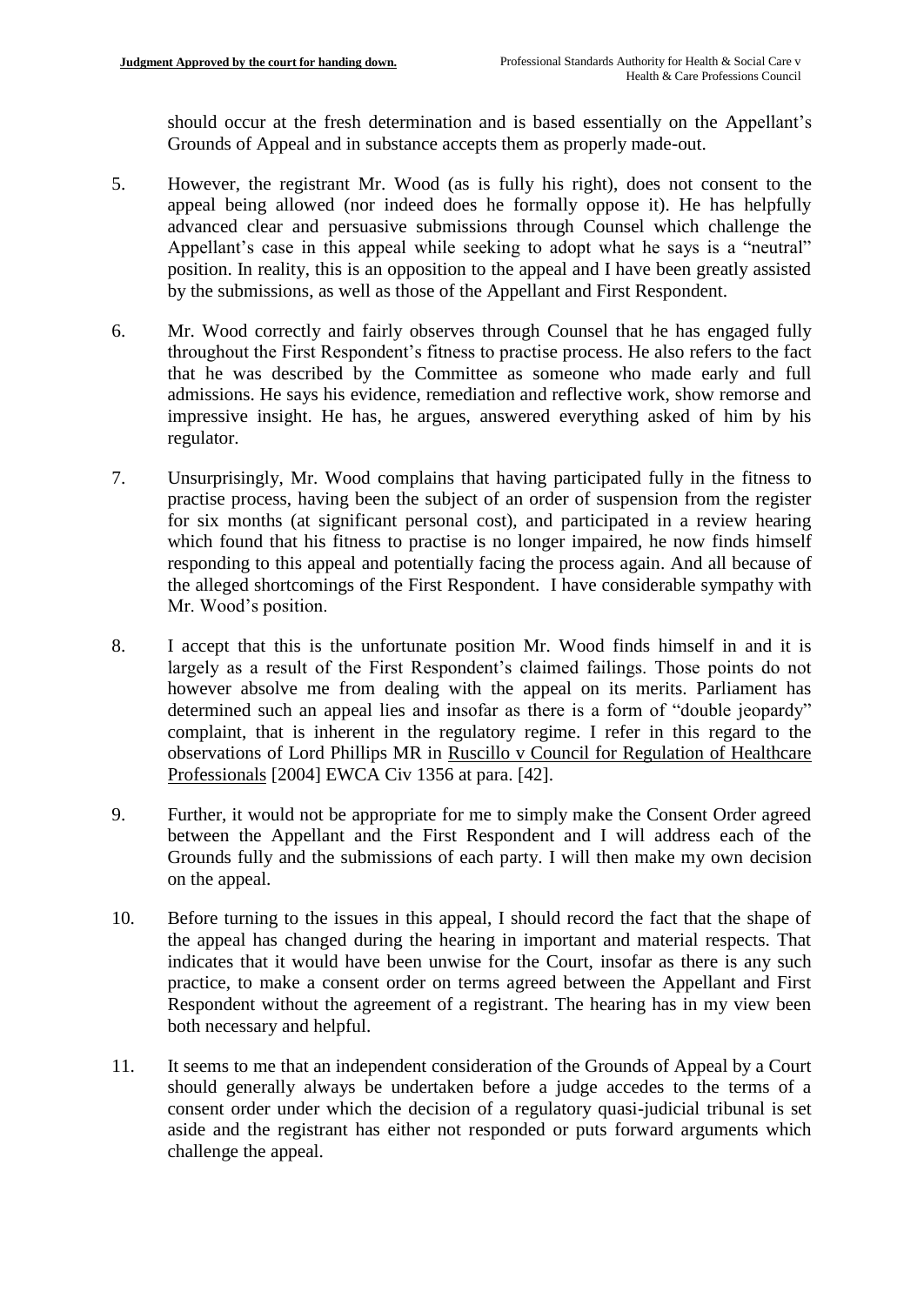### **II. The Facts**

- 12. Neither before me nor during the proceedings below was there any real dispute of fact as to the events. Specifically, the evidence of Patient A was not (save in one respect concerning what appears below as the "pdf issue": para. [15] below) challenged and she did not give oral evidence. I will set out the substance of the factual material including such references to the witness statements as are necessary to address the Grounds of Appeal.
- 13. Mr. Wood is a registered lead paramedic who qualified in 2014. He was referred to the Committee as a result of concerns raised by the South West Ambulance Service NHS Foundation Trust ("the Trust").
- 14. On 7 May 2017, Mr. Wood acted as the lead paramedic in attending an emergency call (with a colleague) at Patient A's address. They attended because Patient A had by accident cut herself in the kitchen and summoned emergency help using a "life line button" (a device which permits medically vulnerable persons to summon rapid assistance).
- 15. On Mr. Wood's attendance upon her, Patient A recalled giving him a pdf document detailing her medical history (which she said she gives to any paramedic attending given her complicated medical history). The pdf document listed Patient A's medical conditions which included: Hypermobility Syndrome with Chronic Widespread Pelvic Pain, ME/CFS, Juvenile Disc Disease, Severe Depression, High Anxiety, Fibromyalgia, Slipped Disc, Non-Epileptic Attack Disorder (NEAD), Functional Paroxysmal Dystonia, Functional Neurological Disorder (FND).
- 16. The pdf document also included instructions in the event of a seizure and provided information about her split personality disorder which involves the emergence of the child-like [person] X. In her own words, Patient A explains: "…basically, my brain shuts down and [person X] pops out for a visit. The longest she's been "out" for is an hour. I have NO idea what is said or done when Nicole is out. This is the only time I am not conscious…".
- 17. There can be no dispute that Patient A is a highly vulnerable person and that fact would be obvious to anyone considering the contents of the pdf. Mr. Wood gave evidence before the Committee that he was not given the pdf by Patient A. I will return to this matter below.
- 18. Returning to the events at Patient A's home on 7 May 2017, Mr. Wood reviewed Patient A's history and took some observations. Her heart rate was found to be elevated and he therefore proposed an ECG, to which she consented. He elected to do a 12 point ECG (involving pads on the chest and torso and requiring Patient A to get undressed) rather than a 3 point ECG (which would not have required such undressing). Mr. Wood put the ECG pads on Patient A's chest and he was described in her statement by Patient A as having been "flirty". I should record that Mr. Wood accepted, in cross-examination before the Committee, that "within the context of how the talking was going during the consultation then I agree there probably was flirty comments being made". Mr. Wood also asked Patient A various questions concerning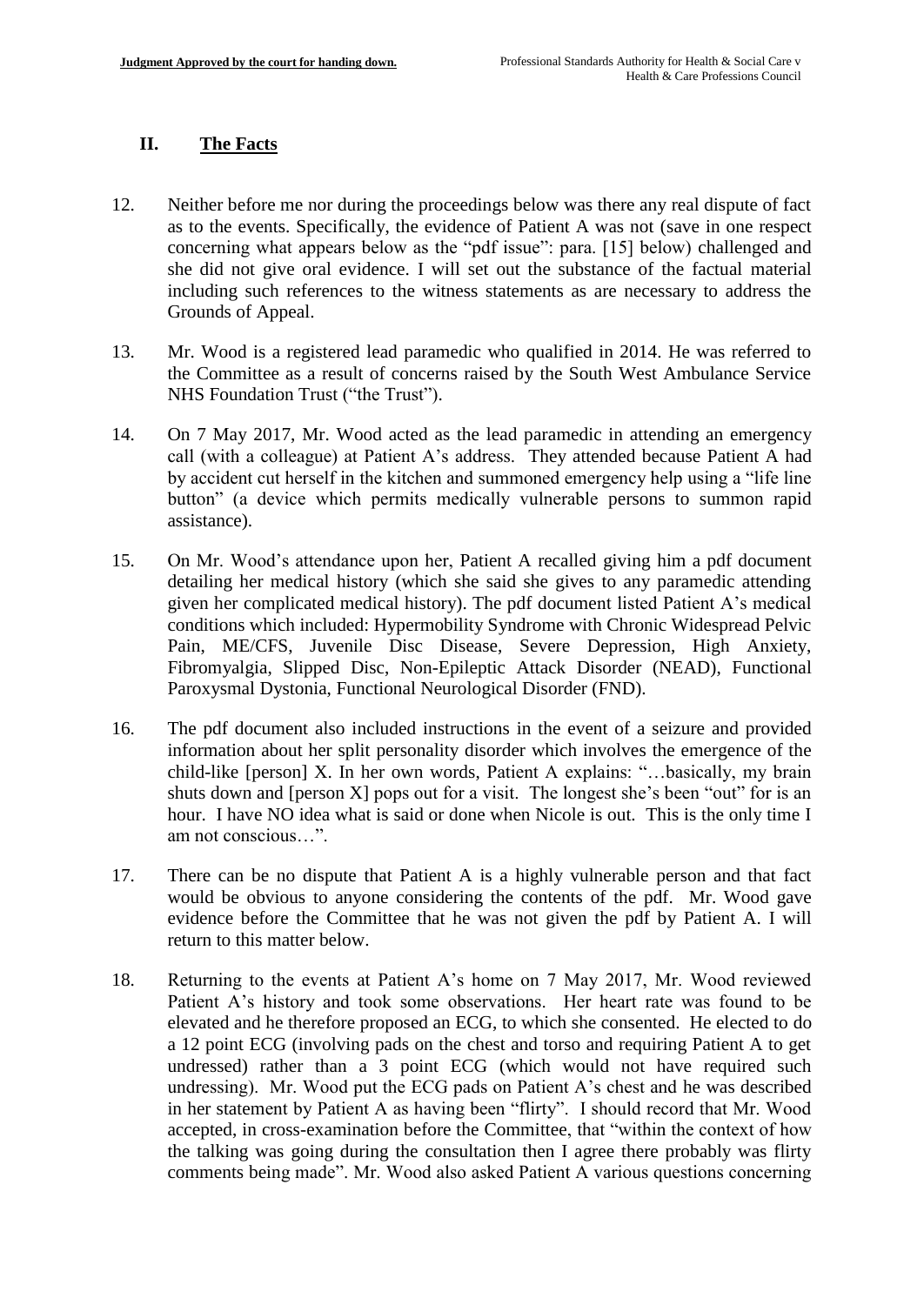her periods, personal relationships and contraception. He says that these were medically justified questions and clinically indicated in the circumstances. This is also a matter of some importance which concerns one of the Appellant's Grounds which I address below.

- 19. At some point during the consultation the conversation involved Mr. Wood showing Patient A the First Respondent's website on his mobile phone and telling her about professionals who had been struck off for having relationships with patients.
- 20. Within 10-15 minutes of leaving Patient A's address, Mr. Wood texted Patient A. She had not provided him with her number. When first interviewed by the Trust Mr. Wood had said he found it on Facebook, but he later stated that he had memorised it when she provided it.
- 21. The text messages are in the evidence before me. Without addressing them in detail, it would be fair to say that from the outset those text messages were flirtatious and Mr. Wood specifically asked Patient A to keep the contact a secret: "Can you keep a secret?"... "How secret can you keep it". The messages before me spanned the period 7 May 2017 to 16 June 2017. The contents are in certain respects distressing and I will need to summarise some of the material below. The distressing nature of the texts would be heightened if Mr. Wood knew of Patient A's vulnerability.
- 22. When interviewed by his employer, Mr. Wood suggested that he had initially felt compelled to contact Patient A to share some of the insights gained from supporting an ex-partner who had chronic pain but he conceded in cross-examination before the Committee that nothing in the initial contact or subsequent messages suggested that this was in fact his intention.
- 23. The text on the first day included the following explanation for the contact "Being honest, thought it could be fun lol...you seemed cheeky...I might have been more forward if I were on the car lol". Some of the messages were overtly sexual "...would it be unprofessional to say I liked your boobs"; and some included a suggestion that things might have progressed further if Mr. Wood had not been attending with another paramedic: "definitely could have had some fun if it were me on my own lol".
- 24. The messages involved persistent efforts on the part of Mr. Wood to orchestrate a meeting with Patient A for sex. Patient A's messages included reference to her Chronic Fatigue Syndrome (CFS), her carer, being "high as a kite" and her limited sexual experience including the fact the she felt unable to talk about her first sexual encounter. In her witness statement she gives evidence that she was subject to a serious sexual assault when she was a minor.
- 25. The fact of this texting came to light when another paramedic with the South West Ambulance Service attended Patient A's home on 17 June 2017. Patient A was experiencing a non-epileptic seizure and demonstrated evidence of a split personality disorder on the lines I have set out above. After the seizure, Patient A showed this paramedic the messages on her phone from Mr. Wood and the paramedic reported the matter to his line manager.
- 26. In consequence, Mr. Wood was suspended on 19 June 2017 and subject to a disciplinary investigation which culminated in his dismissal for gross misconduct. I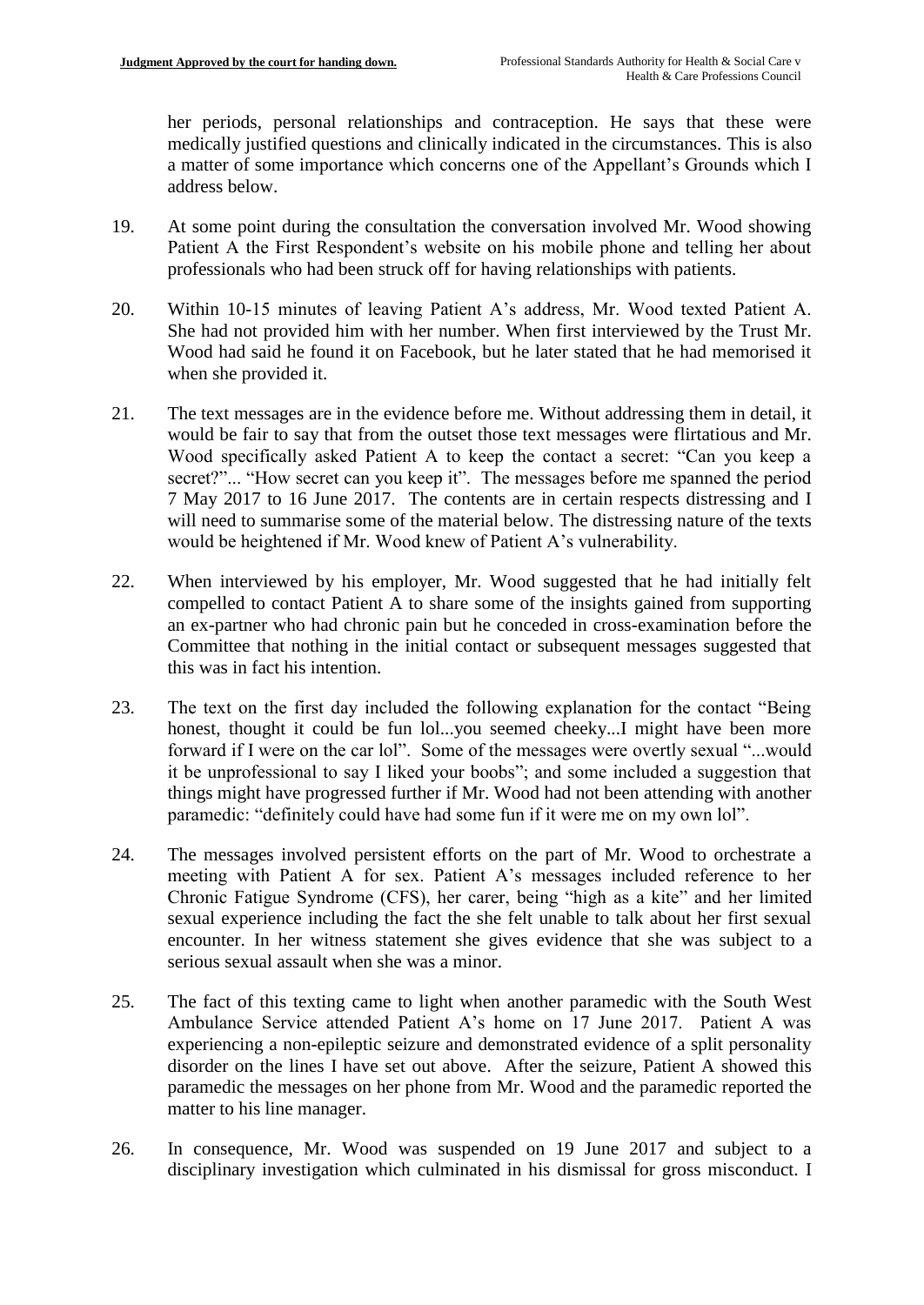will need to set out some aspects of what occurred during this disciplinary process because they are relevant to the regulatory proceedings.

- 27. The first disciplinary interview with his employer took place on 29 June 2017 and during that interview Mr. Wood described Patient A as "quite flirty and forward" and said that he was under a significant degree of stress at work and home.
- 28. In the internal disciplinary hearing which took place on 21 August 2017 it was put to Mr. Wood that Patient A was vulnerable and that he had asked her unwarranted questions (about her periods, contraception, and whether she had a partner) as part of the process of grooming her, which he denied. It seems to me that he appeared (implicitly at least) to accept that he had spoken with Patient A during the consultation about someone being struck off by the HCPC, but he denied being aware of Patient A's full history or the extent of her vulnerability. Mr. Wood said that he could "absolutely see how it looks". When asked about the suggestion that Patient A should keep a secret he accepted that "somewhere in my head I knew I shouldn't be doing it" and agreed that by asking Patient A to keep it a secret it might be suggested that he was grooming her.
- 29. In the course of the First Respondent's investigations, Mr. Wood sought legal advice and written representations were made on his behalf by a solicitor.
- 30. When the matter came before the Committee Mr. Wood acted in person (as a consequence of financial constraints). He admitted the factual allegations and misconduct (I will set these out in full below) but he denied current impairment. He gave evidence to the Committee and was cross-examined. The Committee also heard evidence from his partner (also a paramedic). Patient A did not give oral evidence, having provided a statement. It appears that she had declined to attend to give oral evidence, wanting to put these matters behind her. She had also provided medical evidence that she was not in a position to attend the hearing (even with special measures).
- 31. Before the Committee Mr. Wood justified his decision to use the 12 rather than 3 point lead ECG on the basis that the 12 point lead would give a better picture of any cardiac causes for Patient A's raised heartbeat. Having considered the evidence, it seems to me that it was not put to him (expressly at least) that this had been clinically unnecessary or that it had been motivated by a (sexual) desire to see Patient A undressed. As I set out below, subsequent expert evidence (received by the First Respondent just before the hearing before me) suggests that the use of the 12 lead ECG was medically justified.
- 32. As to the printed pdf document setting out Patient A's medical history, Mr. Wood denied ever having seen that document. He gave evidence that he was aware of Patient A's seizures and chronic pain. He was asked questions by the Committee about his earlier statement (in the Trust's proceedings) that he "remembered reading" that Patient A had a history of seizures. He could not explain where he had read it but denied that was on Patient A's pdf. In support of his position he pointed to the fact that he had gone to look for Patient A's medication in a drawer, which he said he would not have needed to do if he had the pdf which included a list of medication.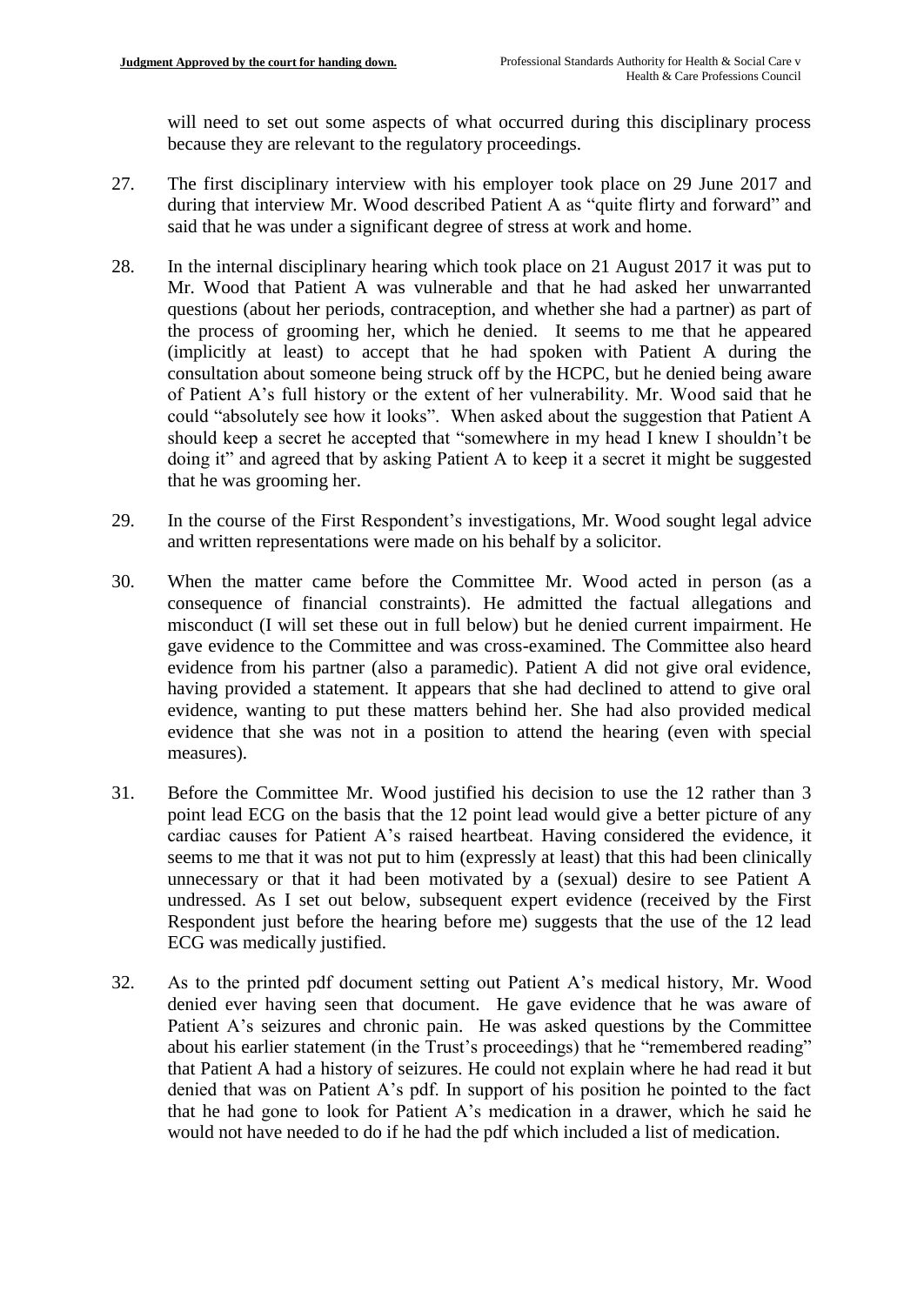- 33. Mr. Wood gave oral evidence to the Committee as to his difficult personal circumstances at the material time: a new role, new responsibilities, relationship difficulties, a house renovation, and ambitious CPD/addition courses. The week prior to meeting Patient A he had attended his GP to report concerns in relation to stress and anxiety. I should note that Mr. Wood gave a great deal of oral evidence as to the steps which he had taken since the interactions with Patient A to learn about mindfulness, wellness, boundaries and a need for work/life balance. Using his own words, Mr. Wood told the Committee that he had lacked "moral courage" to stop what he was doing at the time but had now put in place "protective factors" to prevent this one-off event happening again.
- 34. As to future risk, a Committee member (Mr Redmond) put the following point to Mr. Wood: if he were called out to an emergency and the patient turned out to be a young, attractive and vulnerable woman, how would he make sure there was no repeat of the situation with Patient A? Mr.Wood said that first he would not self-disclose, i.e. talk about his own personal situation as a way of building trust; he would be more mindful of professional lines; would not use his mobile phone at work; and would do a holistic assessment to better judge the patient. Mr Redmond complimented Mr. Wood's reflective piece but noted that it was missing any consideration of the impact upon Patient  $A - a$  vulnerable patient with mental health issues. Mr. Wood's answer was that "I don't really know why I didn't go into that detail here. The impact that I've had on Patient A is obviously a huge one".

#### **III. The Allegations and the Determination**

- 35. In the context of the issues in this appeal, it is important to identify the relatively narrow focus of the written allegations made against Mr. Wood.
- 36. In full, the allegations were as follows:

"During the course of your employment as a Paramedic, you:

1. On or around 07 May 2017, following an attendance on Person A in a professional capacity, obtained Person A's telephone number.

2. You breached professional boundaries in that you contacted Person A in text and/or social media messages:

a. between around 7 May 2017 and 30 May 2017;

b. on or around 16 June 2017.

- 3. The messages described at 2a included:
	- a. messages of an explicit and/or sexual nature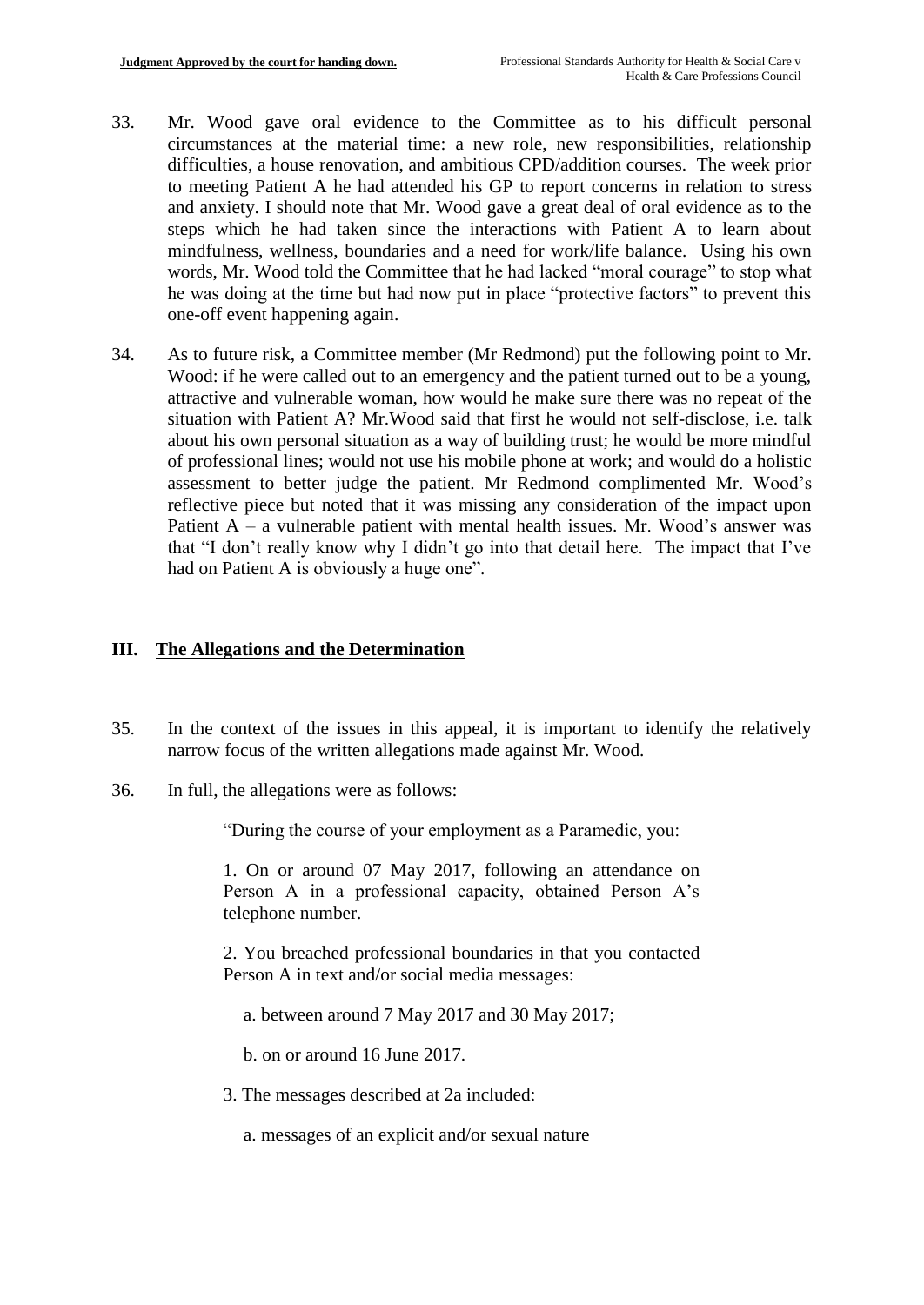b. messages in which you offered and/or planned to meet with Person A;

c. messages in which you offered and/or planned to engage in sexual activity with Person A.

4. The matters described in paragraphs 1 and 2 were sexually motivated.

5. The matters set out in paragraphs 1-3 constitute misconduct.

6. By reasons of you misconduct your fitness to practise is impaired."

- 37. Although this foreshadows some of the arguments I address below, it will be immediately apparent to the reader that the First Respondent decided to ignore the events at the consultation and to narrowly focus on two matters alone: the obtaining of a telephone number from Patient A, and then sending inappropriate text messages.
- 38. Mr. Wood admitted each of the allegations save that he did not accept he was currently impaired just that he was impaired at the time of his actions.
- 39. In the Decision dated 10 January 2019, the Committee found:
	- **a.** The admitted facts proven, in particular that Mr. Wood breached professional boundaries in that he contacted Patient A via text/social media messages, and that those messages included messages of a sexual nature and attempts to arrange to meet up to engage in sexual relations.
	- **b.** That the facts admitted and found proved amounted to a serious departure from the standards expected of a paramedic and constituted misconduct.
	- **c.** Mr. Wood abused a vulnerable patient for his own sexual gratification.
	- **d.** The fact that Mr. Wood abused a vulnerable service user for his own sexual gratification made a finding of impairment necessary, both in order to protect the public as well as to maintain public confidence in the profession.
	- **e.** Mr. Wood's insight was "impressive in some regards" but it was lacking in that he did not appear to have given thought to the impact of his misconduct upon Patient A and had "approached remediation in a linear way; demonstrating no empathy for his victim".
	- **f.** His fitness to practise was impaired by reason of his misconduct as a result of significant ongoing risk of repetition i.e. on public protection grounds and the public interest.
	- **g.** Conditions would not adequately mark the seriousness of the misconduct in this case but striking off would be disproportionate having regard to Mr. Wood's early and full admissions, his engagement with the process and his remorse and impressive insight in some respects.
	- **h.** A suspension order for a period of six months, with review, would protect the public and mark the seriousness of the matter.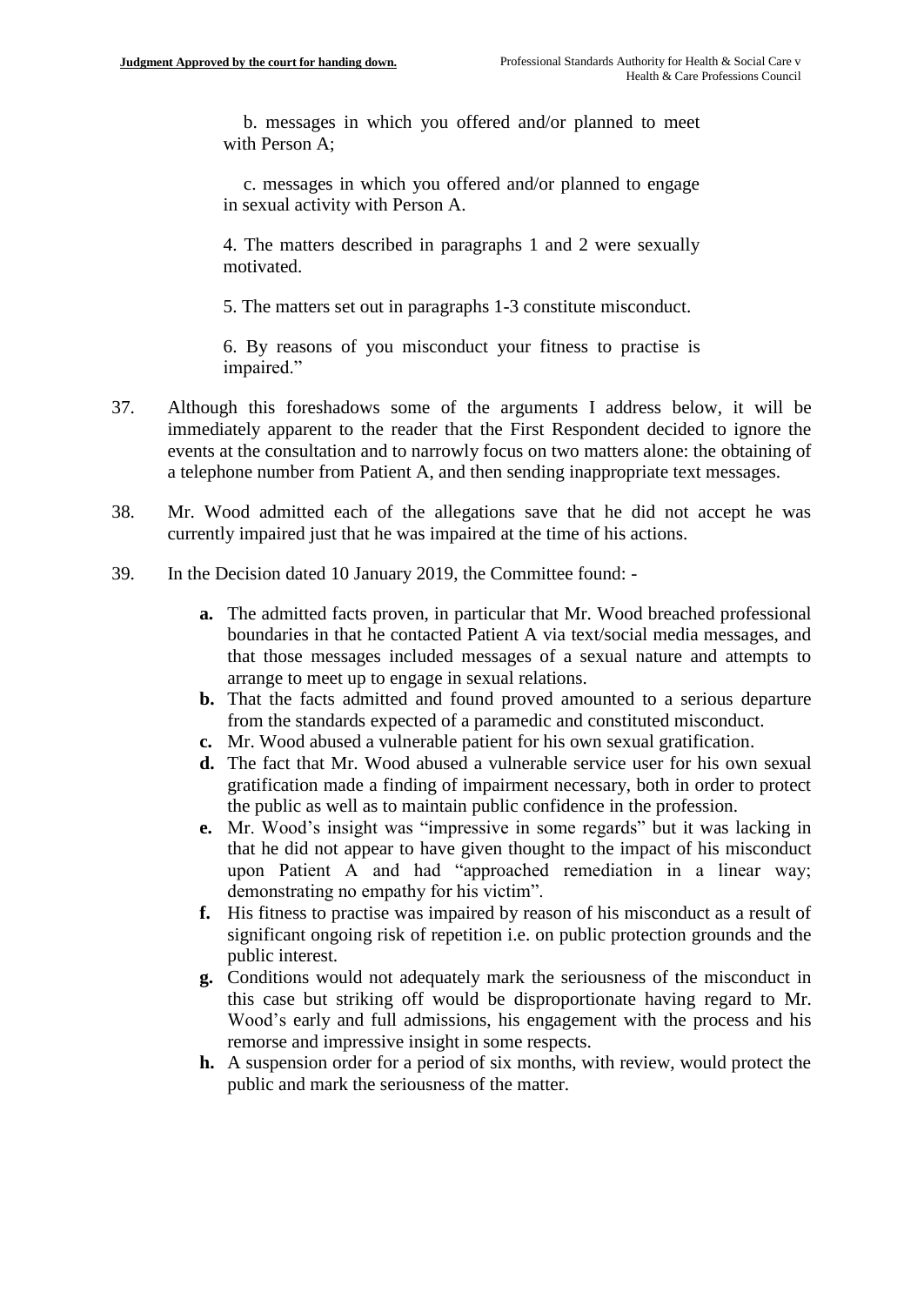40. As referred to above, the suspension and review are now complete and Mr. Wood is again registered. I will return to those post-Decision facts in my Conclusion at para. [91] below.

### **IV. The Statutory Framework and Case Law**

- 41. The Appellant is a body corporate established pursuant to section 25(1) of the 2002 Act. Under section 25(2) of the 2002 Act, its general functions are: (a) to promote the interests of patients and other members of the public in relation to the performance of their functions by various regulatory bodies and by their committees and officers; (b) to promote best practice in the performance of those functions; (c) to formulate principles relating to good professional self-regulation and to encourage regulatory bodies to conform to them; and (d) to promote co-operation between regulatory bodies.
- 42. The over-arching object of the Appellant in exercising its functions is protection of the public and this was the reason for creation of the appellant: see the judgment of Lord Phillips MR (at paragraph 60) in Council for the Regulation of Health Care Professionals v General Medical Council and Ruscillo and Council for the Regulation of Health Care Professionals v Nursing and Midwifery Council and Truscott [2005] EWCA Civ 1356; [2005] 1 WLR 717.
- 43. The regulatory bodies within the Appellant's oversight include the First Respondent: see section 25(3) of the 2002 Act. The Appellant in carrying out its statutory functions under the 2002 Act is entirely funded by the regulatory bodies it oversees, which in turn are funded by members of the regulated health and care professions.
- 44. It is common ground that the Decision was a "relevant decision" within the meaning of section  $29(1)(i)$  of the 2002 Act.
- 45. Pursuant to section 29(4), the Authority may refer a case to the High Court where it considers that:

"the decision is not sufficient (whether as to a finding or a penalty or both) for the protection of the public.

46. Section 29(4A) provides:

"Consideration of whether a decision is sufficient for the protection of the public involves consideration of whether it is sufficient—

(a) to protect the health, safety and well-being of the public;

(b) to maintain public confidence in the profession concerned; and

(c) to maintain proper professional standards and conduct for members of that profession".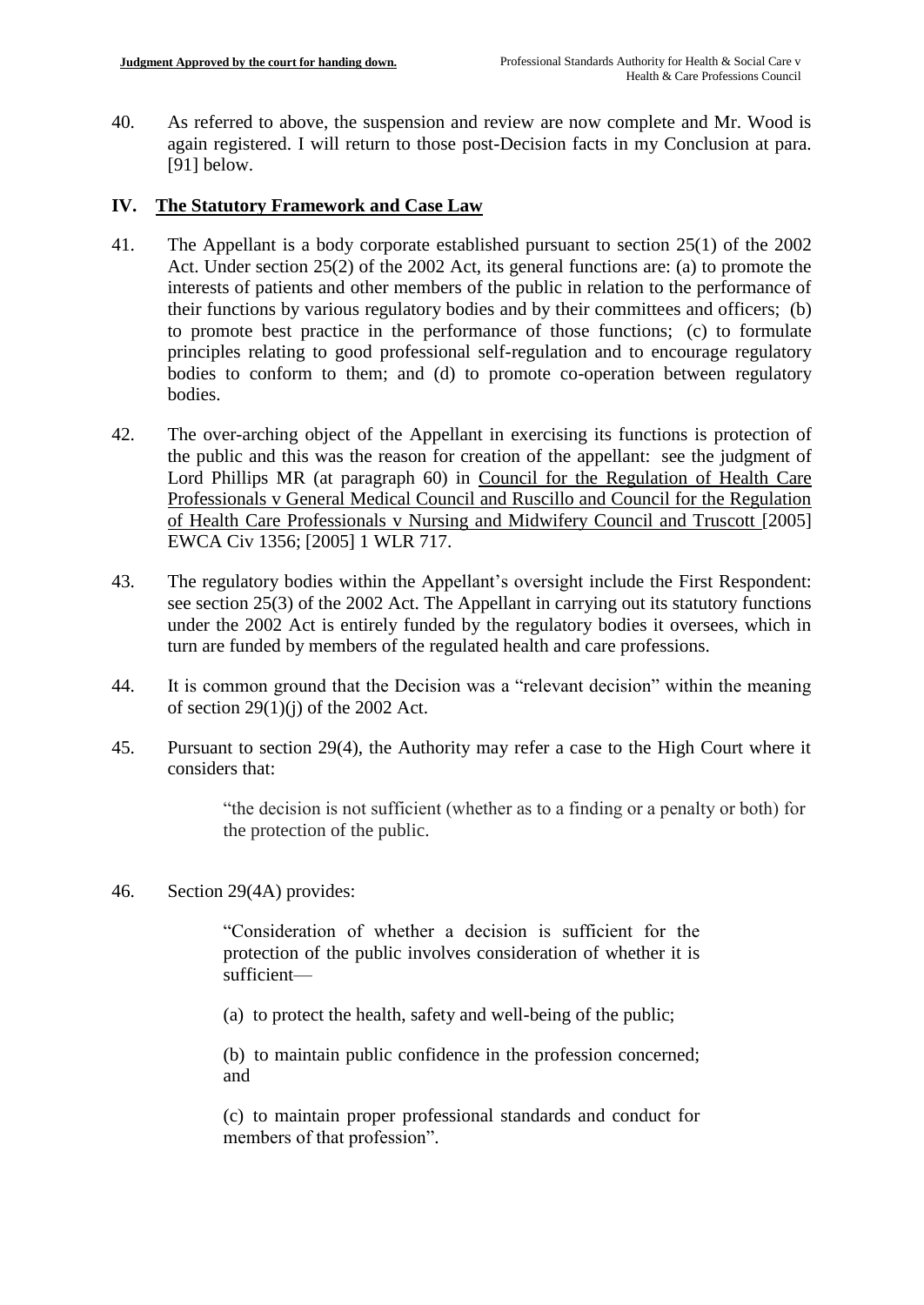- 47. Where a case is referred to the High Court, it is to be treated as an appeal (s.29(7)) and under section 29(8), the Court may:
	- "(a) dismiss the appeal,
	- (b) allow the appeal and quash the relevant decision,

(c) substitute for the relevant decision any other decision which could have been made by the committee or other person concerned, or

(d) remit the case to the committee or other person concerned to dispose of the case in accordance with the directions of the court,

and may make such order as to costs… as it thinks fit".

48. In Ruscillo (cited above) the Court of Appeal held that the criteria to be applied by the Court in deciding whether to allow an appeal are the same as those applied by the Authority in determining whether the decision was unduly lenient:

> "73.... The test of undue leniency in this context must, we think, involve considering whether, having regard to the material facts, the decision reached had due regard for the safety of the public and the reputation of the profession...

> 76.... We consider that the test of whether a penalty is unduly lenient in the context of section 29 is whether it is one which a reasonable tribunal having regard to the relevant facts and to the object of the disciplinary proceedings could reasonably have imposed.

> 77....In any particular case under section 29 the issue is likely to be whether the disciplinary tribunal reached a decision that is manifestly inappropriate having regard to the practitioner's conduct and interests of the public".

- 49. The Court should also allow an appeal where there has been serious procedural or other irregularity (including undercharging), such that it is not possible to determine whether the underlying decision as to sanction was unduly lenient or not (See Ruscillo at [72] and [79]  $-$  [81]).
- 50. The Court may allow an appeal where there has been serious procedural or other irregularity such that it is not possible to determine whether the decision as to sanction was unduly lenient or not (Ruscillo at [79] – [83]). This may include:
	- a. So called 'under prosecution' where, if the case had been properly charged and the charge found proved, the penalty would or may have been unduly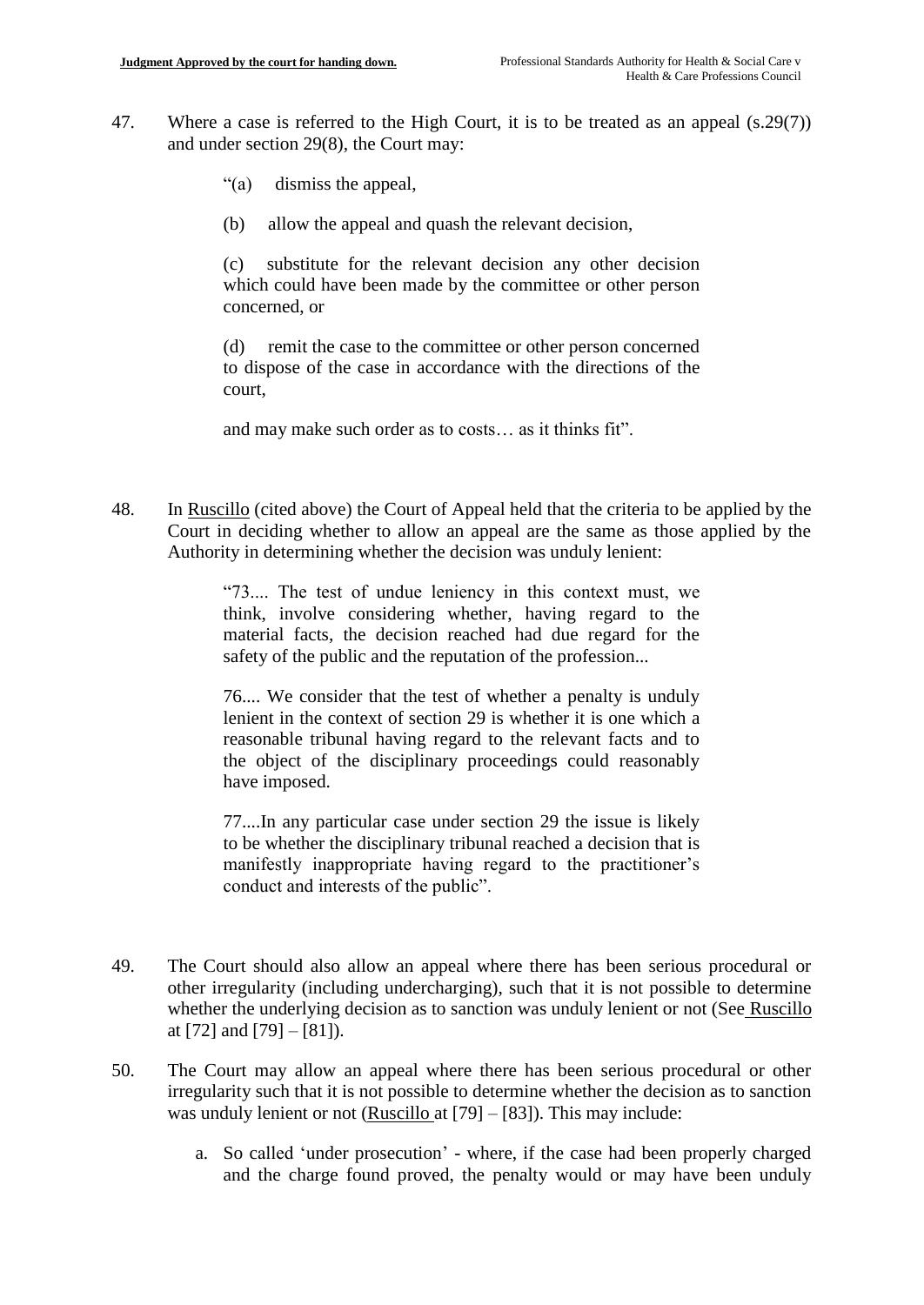lenient (see, for example, CRHCP v (1) NMC (2) Kingdom [2007] EWHC 1806 (Admin)); and

- b. Failure to provide adequate reasons for a decision (CRHP  $v$  (1) GDC (2) Marshall [2006] EWHC 1870 (Admin) at [31] – [32]).
- 51. I respectfully adopt Lang J's description of the two relevant questions where 'under prosecution' is alleged:
	- a. On the evidence, applying its own rules, should the regulator have included further allegations in the charge; and
	- b. If so, did the failure to include those allegations in the charge mean that the Court is unable to determine whether the sanction was unduly lenient or not?

(PSA v (1) GCC (2) Briggs [2014] EWIC 2190 (Admin) at [21])

52. A decision may be flawed by a procedural irregularity where the regulator:

"…fail[s] to bring the full gravity of the situation to the attention of the panel at all. In that sense, it can be said that the full charges that should have been brought in this case were never brought and the case went off on a fundamentally misconceived footing…"

(per Singh J in PSA v Jozi [2015] EWHC 764 (Admin) para.[21]).

53. This Court, on appeal, will afford considerable deference to the statutory role and expertise of the Committee: see GMC v Meadow [2006] EWCA Civ 1390:

> *"*197. On an appeal from a determination by the GMC, acting formerly and in this case through the FPP, or now under the new statutory regime, whatever label is given to the [section 40](https://login.westlaw.co.uk/maf/wluk/app/document?src=doc&linktype=ref&context=36&crumb-action=replace&docguid=I456CC500E44A11DA8D70A0E70A78ED65) test, it is plain from the authorities that the court must have in mind and give such weight *as is appropriate in the circumstances* to the following factors.

- i. The body from whom the appeal lies is a specialist tribunal whose understanding of what the medical profession expects of its members in matters of medical practice deserve respect.
- ii. The tribunal had the benefit, which the court normally does not, of hearing and seeing the witnesses on both sides.
- iii. The questions of primary and secondary fact and the overall value judgment to be made by the tribunal, especially the last, are akin to jury questions to which there may reasonably be different answers".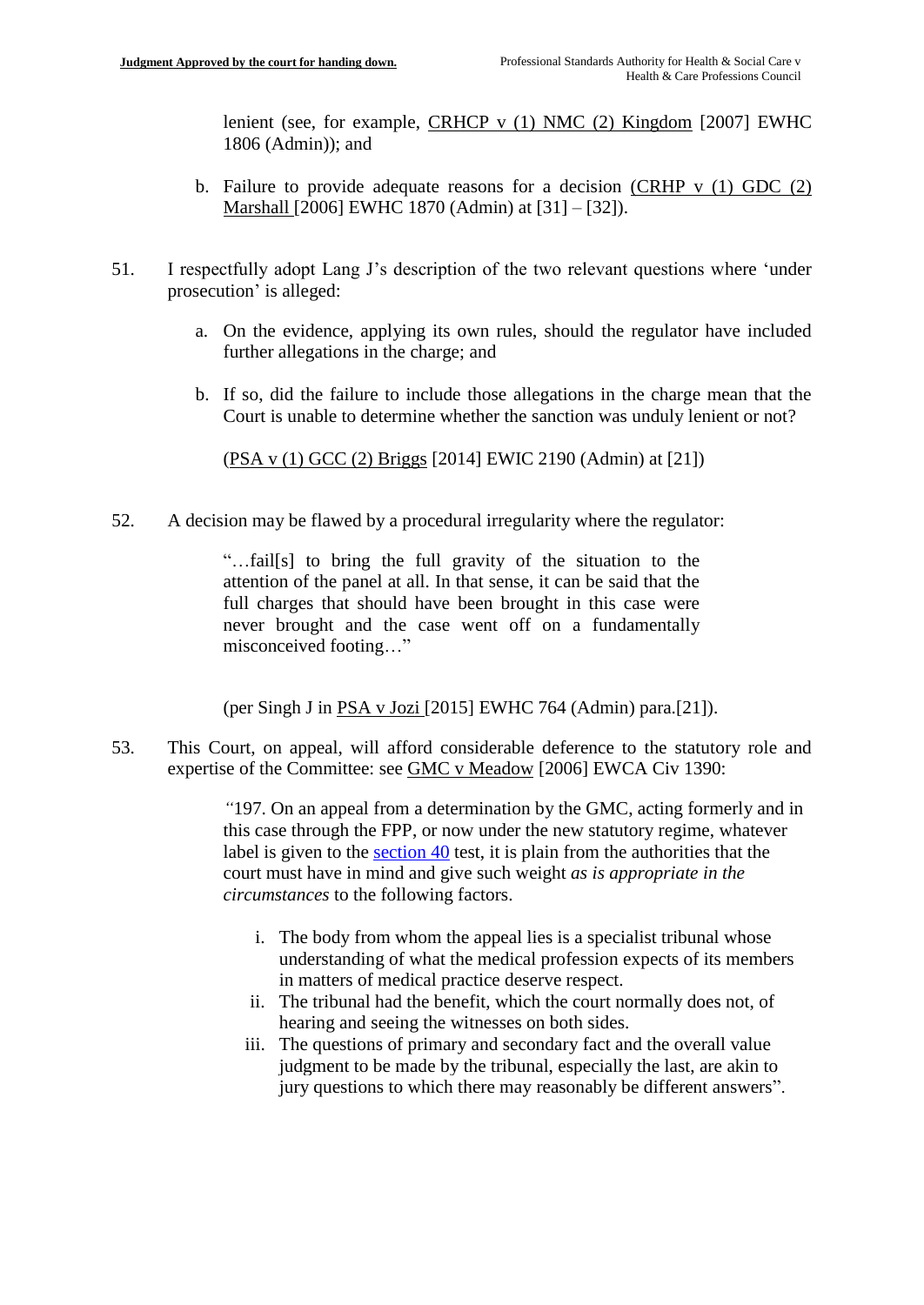54. In addition to Meadow, reference was made on behalf of Mr. Wood to Bawa-Garba v. General Medical Council [2018] EWCA Civ 1879 as being material to the principles an appeal court should apply to the decisions of a specialist tribunal:

> "[60] The decision of the Tribunal…. was an evaluative decision based on many factors, a type of decision sometimes referred to as "a multi-factorial decision". This type of decision, a mixture of fact and law, has been described as "a kind of jury question" about which reasonable people may reasonably disagree. … It has been repeatedly stated in cases at the highest level that there is limited scope for an appellate court to overturn such a decision.

> [67] That general caution applies with particular force in the case of a specialist adjudicative body, such as the Tribunal in the present case, which (depending on the matter in issue) usually has greater experience in the field in which it operates than the courts. .. An appeal court should only interfere with such an evaluative decision if (1) there was an error of principle in carrying out the evaluation, or (2) for any other reason, the evaluation was wrong, that is to say it was an evaluative decision which fell outside the bounds of what the adjudicative body could properly and reasonably decide."

- 55. There is however an important rider or qualification to the need for deference to the Committee. Such deference is afforded only where all the material evidence has been put before an expert decision maker. Where it has not been, that decision 'will inevitably need to be reassessed*'*: Elizabeth Laing J at [47] in PSA v NMC & X [2018] EWHC 70 (Admin).
- 56. Finally, an important matter in the present appeal is the question of motivation. The reasons why a person acts in a particular way, or their motivation for acting are significant in evaluating (a) the true seriousness of their behaviour and (b) what the appropriate sanction should be – including making a decision as to whether this is really a problem that can be rectified by further education, or whether there is a deepseated attitudinal problem, and therefore whether the public interest would demand a period of suspension. I refer in this regard to the decision of Andrews J in PSA v NMC & MacLeod [2014] EWHC 4354 (Admin) at [49] - [51].

## **V. Grounds 1 and 2: the substance of the misconduct and the failure to put allegations regarding the consultation itself.**

57. As I raised with Counsel for the Appellant during the hearing, it seemed to me that Grounds 1 and 2 were making essentially the same point in that Ground 1 was a general complaint and Ground 2 was the particularisation of that complaint. The substance of Ground 1 may be summarised as follows. It is argued that although the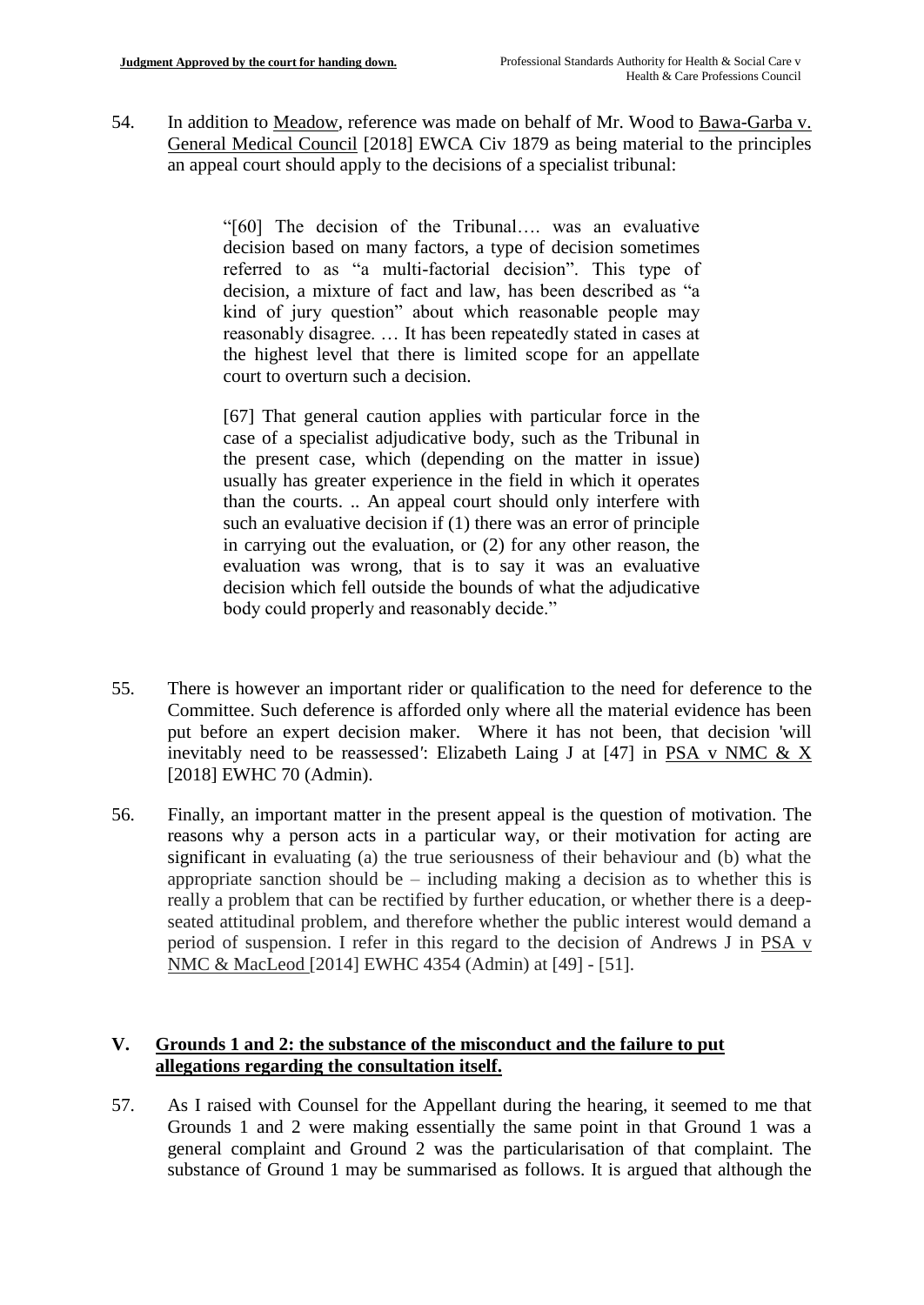Committee referred to Patient A's vulnerability in its decision and imposed a suspension with a review (clearly a serious sanction), the way in which the case was presented never properly explored the underlying possibility that Mr. Wood pursued Patient A (in a predatory manner) precisely *because of* her vulnerability. It is said that this predatory dimension to his conduct – and the associated attitudinal problems and future risk such motivations posed - were not explored and specific allegations were not put to him for admission or denial. As such, the case went off on a fundamentally misconceived footing.

- 58. Related to this argument (under Ground 2) the complaint made by the Appellant is that limiting the charges to the text messages only resulted in significant undercharging. While Mr. Wood admitted the plain facts of the text messages, admitted sexual motivation and admitted misconduct, he was not required to admit or deny whether, for example, he knew at or during the consultation that Patient A was vulnerable. Nor was it put to him that he had behaved inappropriately or in a sexually motivated manner *during* the consultation at Patient A's home and after he became aware of her vulnerability having read her pdf document. Reference is made by the Appellant to Patient A's evidence that she had provided Mr. Wood with a copy of the pdf. Mr. Wood denied receiving the pdf. However, argues the Appellant, at his employer's disciplinary hearing on 21 August 2017, Mr. Wood accepted that he had "read" that she had stress seizures and became a second person when attending her in her home. That raises a factual issue which should have been resolved by the Committee.
- 59. Mr. Wood responded to Grounds 1 and 2 together. It was persuasively argued on his behalf that because the Committee had received and read the full trial bundle, and the statement of Patient A, the full extent of Mr. Wood's behaviour was known to the Committee and explored in some detail. It is further argued that the evidence before the Committee was not confined to the text messages alone, and the Committee undoubtedly had regard to Mr. Wood's conduct as a whole in determining sanction.
- 60. In respect of whether Mr. Wood had been given Patient A's pdf printout of medical information, it is argued that the topic was also explored in some detail. It is said that the Committee was addressed by the Case Presenter in his submissions in a way which invited the Committee to consider this issue, and gave it the opportunity to adjudicate on it. Counsel for Mr. Wood also argued that were the matter to be remitted, a new panel would be faced with a non-attendance by Patient A and therefore no oral evidence to contradict Mr. Wood's account that he did not receive the pdf.
- 61. Overall, it is said that given the extent of the information before the Committee, it is likely that it did have the opportunity to assess the full gravity of the case and imposed the sanction it did having taken all the facts into account. Counsel for Mr. Wood also relies on the fact that he attended Patient A as the lead paramedic of a twoperson crew. From the available evidence, no concerns about inappropriate behaviour or examinations which were not clinically indicated were raised by his colleague.
- 62. Having considered the submissions and the primary evidential materials before the Committee, in my judgment both Grounds 1 and 2 are made out.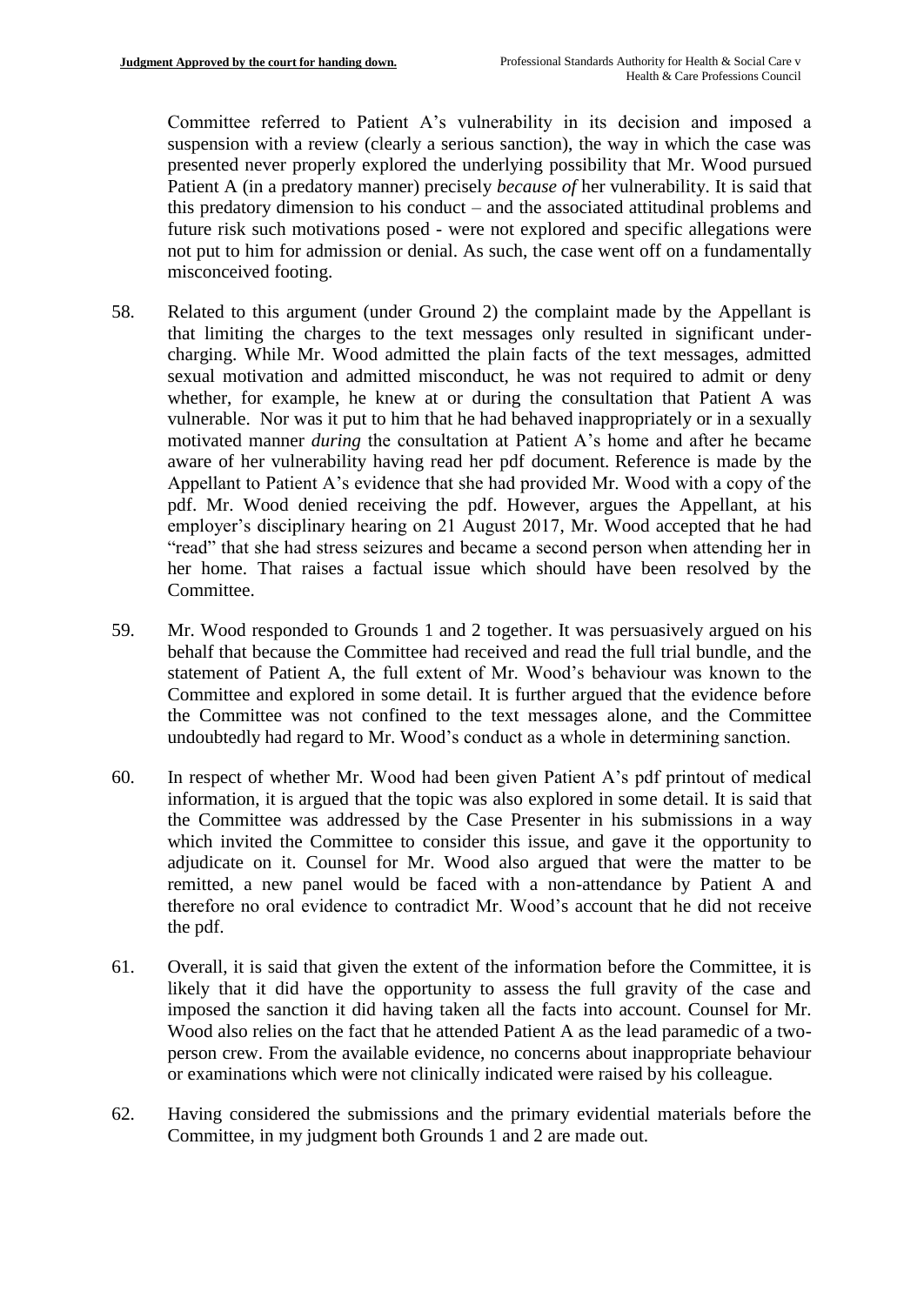- 63. My detailed reasons are set out below but the main point is a simple one: this was never a case which should have been confined to the text messages and events after the attendance on Patient A. The drawing of a line between the events at the consultation and the post-consultation events was in my judgment a significant error. The prosecutor essentially missed the main point. Had that point been made and established on the evidence one cannot say that the ultimate sanction would have been a 6 month suspension.
- 64. Where a patient is particularly vulnerable, there is a greater duty on the healthcare professional to safeguard the patient. There was a real issue as to whether Mr. Wood knew about Patient A's vulnerability (both because of what she said and the potential receipt of the pdf). Using a professional position to pursue a sexual or improper emotional relationship with a vulnerable patient is an aggravating factor that increases the gravity of the concern and is likely to require more serious action against a healthcare practitioner.
- 65. In my judgment, there was a clear evidential basis to put charges before the panel to the effect that Mr. Wood took the opportunity to behave inappropriately towards Patient  $A - a$  vulnerable female patient – both during and after the consultation. The evidence suggest that he repeatedly texted her (applying some pressure) with a view to furthering his own sexual gratification but the panel needed to consider the consultation which was part of a connected series of events.
- 66. Although Patient A did not wish to give evidence, the narrow way in which the case was charged meant that the accuracy of Patient A's recollection in relation to the pdf was not strictly relevant. The Committee did not have to adjudicate upon contested facts (e.g. whether or not Mr. Wood had been given the pdf print out of Patient A's medical information).
- 67. Instead of giving evidence about what happened at the consultation and why he chose to contact Patient A knowing of her vulnerability, Mr. Wood gave overarching evidence about stress factors in his life and subsequent efforts to educate himself generally. He never really explained *why* or *how* the pressures which he cited led him to pursue *this* patient. Mr. Wood's evidence on remediation and insight did not answer the point - why would it take "moral courage" or "protective factors" (which he said he would now deploy in future) to avoid exploiting a future vulnerable patient? In my judgment, these answers seem to miss the point and do not provide reassurance.
- 68. In conclusion, and putting matters more technically, in my judgment limiting the charges to the text messages only resulted in significant under-charging. The charges should have covered the consultation including whether, for example, he knew at or during the consultation that Patient A was vulnerable and whether he had behaved inappropriately and/or in a sexually motivated manner *during* the consultation at Patient A's home and after he became explicitly aware of her vulnerability having read her pdf document.
- 69. Further, making admitted "flirty" comments and telling Patient A about professionals sanctioned for having relationships with patients revealed potential misconduct which was wrongly not the subject of charges. The significance of these points is obvious: first, such actions represented potential misconduct in their own right and also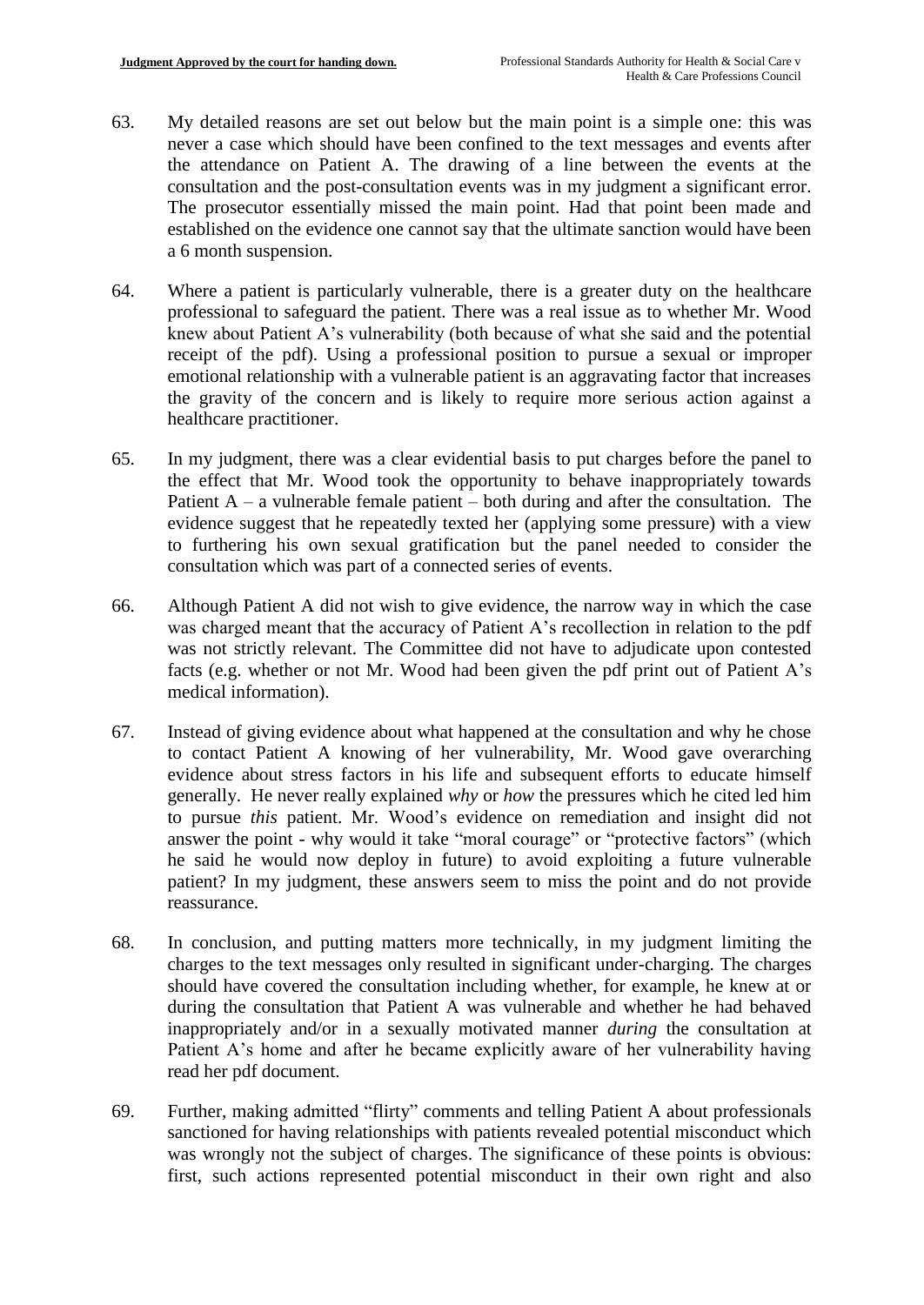undermined the credibility of Mr. Wood's early account of his reason for texting Patient A, namely that he had been motivated to support Patient A to manage her chronic pain.

70. Grounds 1 and 2 succeed.

### **VI. Ground 3: Mr. Wood's failure to give an honest account at the outset**

- 71. The essential complaint under this ground is that the First Respondent should have alleged that Mr. Wood had failed to give a truthful and accurate account to his employers when confronted with the fact of his contacts with Patient A.
- 72. In response, Mr. Wood says that the facts of what he told his employer are not disputed and the Committee had this evidence before it, and had the opportunity to assess both his culpability in that regard, and his levels of insight sometime after the event. It is said that Professional Conduct Committees are well-accustomed to receiving evidence of a registrant's conduct during disciplinary proceedings before their employer and are best placed to take into account a registrant's untruths at an earlier stage. In this case, it is argued, the Committee plainly had regard to Mr. Wood's lack of candour with his employer and would have taken that into account in the determination reached.
- 73. I consider that this Ground of Appeal is made out. Before turning to the facts, I should identify the relevant principle. In my judgment, the way in which a healthcare professional reacts to the discovery of their misconduct is an important part of an assessment of their attitude, their insight into the wrongdoing and effects on a victim, and the sanction necessary in the public interest. A person who gives a false or misleading account of actions and events when first confronted with allegations of wrongdoing is highly likely to be a person who does not understand the importance of his professional responsibilities. It is more than a matter of honesty and integrity. A lack of candour might, depending on the circumstances, call into the question the fitness of the individual to hold a position of trust and responsibility.
- 74. Turning to the evidence, it is clear in my judgment that the account initially given by Mr. Wood to his employer sought to minimise the nature of his contact with Patient A and place the responsibility on her as the instigator of communications.
- 75. For example, in an interview on 29 June 2017 he made the following comments:
	- a. 'On  $25<sup>th</sup>$  May we agreed to end it' and 'on 2 June she sent me a message which I ignored and then a week last Friday I sent a generic reply back';
	- b. 'she was usually the first one to text'; 'I was never the first to text';
	- c. His motivation to text was 'mainly to give support', 'it was my motive in the first place for giving support to show 'you're not alone'', 'mainly for reassurance';
	- d. 'A few times when she was asking me to come over I kept trying to find excuses or not replying';
	- e. 'It was always a kind of banal how are you etc';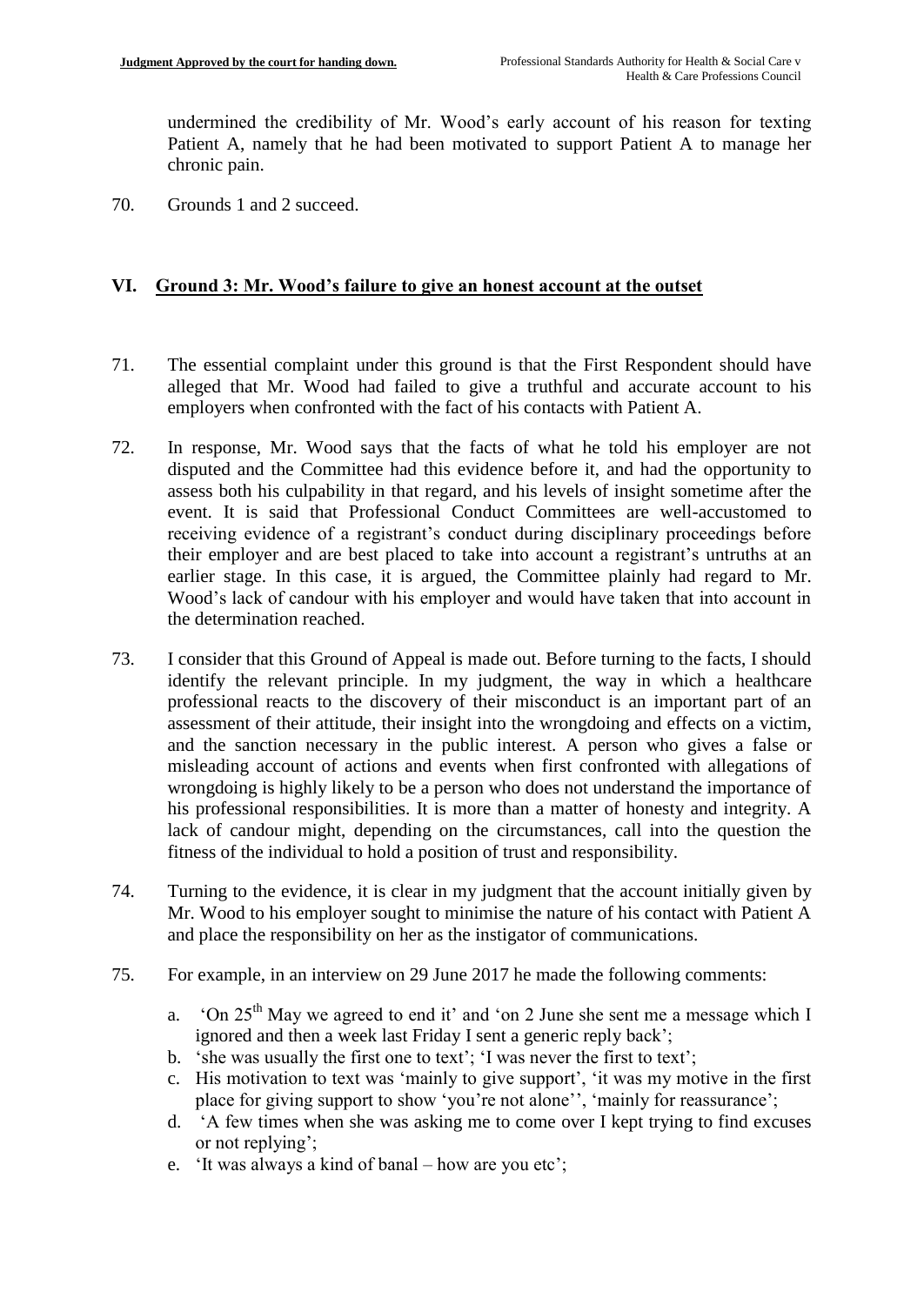- f. 'I think she was [the one driving the communication] but I can't blame her, I look back at a few and there are a few where I don't reply and she asks if she has done something to upset me. Every day she would start the conversation and I would reply out of kindness and politeness'.
- 76. I have set out some more detail of the actual text exchanges above. It is in my view difficult to characterise Mr. Wood's full text messages (with their sexually explicit content seeking to encourage Patient A to meet him for sex) as supportive, driven by a desire to be polite, or intended to dodge Patient A's advances. That is not credible upon review of the messages. Instead of acknowledging the fact that he had deliberately over-stepped professional boundaries when first confronted, Mr. Wood seems to have sought to excuse his conduct by giving a misleading account of the messages and effectively blaming Patient A.
- 77. In his first written account Mr. Wood said:
	- g. That the messages were 'mostly friendly chat, but occasionally suggestive and flirting messages';
	- h. 'The patient would usually instigate the conversation';
	- i. 'I realized the content of the messages was inappropriate and so withdrew that sort of talk to a platonic approach';
	- j. 'When the patient invited me to return to hers several times I made excuses as I felt uncomfortable';
	- k. 'Throughout this whole period I was unaware of much of her history, only knowing she had chronic pain and fatigue and this made it difficult for her to get around the house. I never considered her to be a vulnerable adult'.
- 78. In my judgment, the unrealistic account which Mr. Wood gave was relevant to an assessment of aggravating factors, to assessment of future risk, and to assessment of the steps required to protect the public interest. Without charges directed to the misleading account he gave, the Committee was in my view deprived of the ability to properly undertake its function. Indeed, the position was in fact worse because the Committee were led into giving Mr. Wood credit for his claimed "early" admissions to the Trust. He had in fact not made early admissions to the Trust but given misleading answers. The nature and effect of such actions were in my view essential matters for the Committee to consider in assessing his conduct.
- 79. Ground 3 succeeds.

# **VII. Ground 4: failure to obtain expert evidence**

80. This Ground was not pursued by the Appellant by reason of developments just before the hearing before me. However, in fairness to Mr. Wood I should explain the original complaint. As indicated above, there was an issue as to whether Mr. Wood should have used a 12 lead ECG or 3 lead ECG and whether the questions he asked of Patient A concerning her periods and contraception were clinically justified.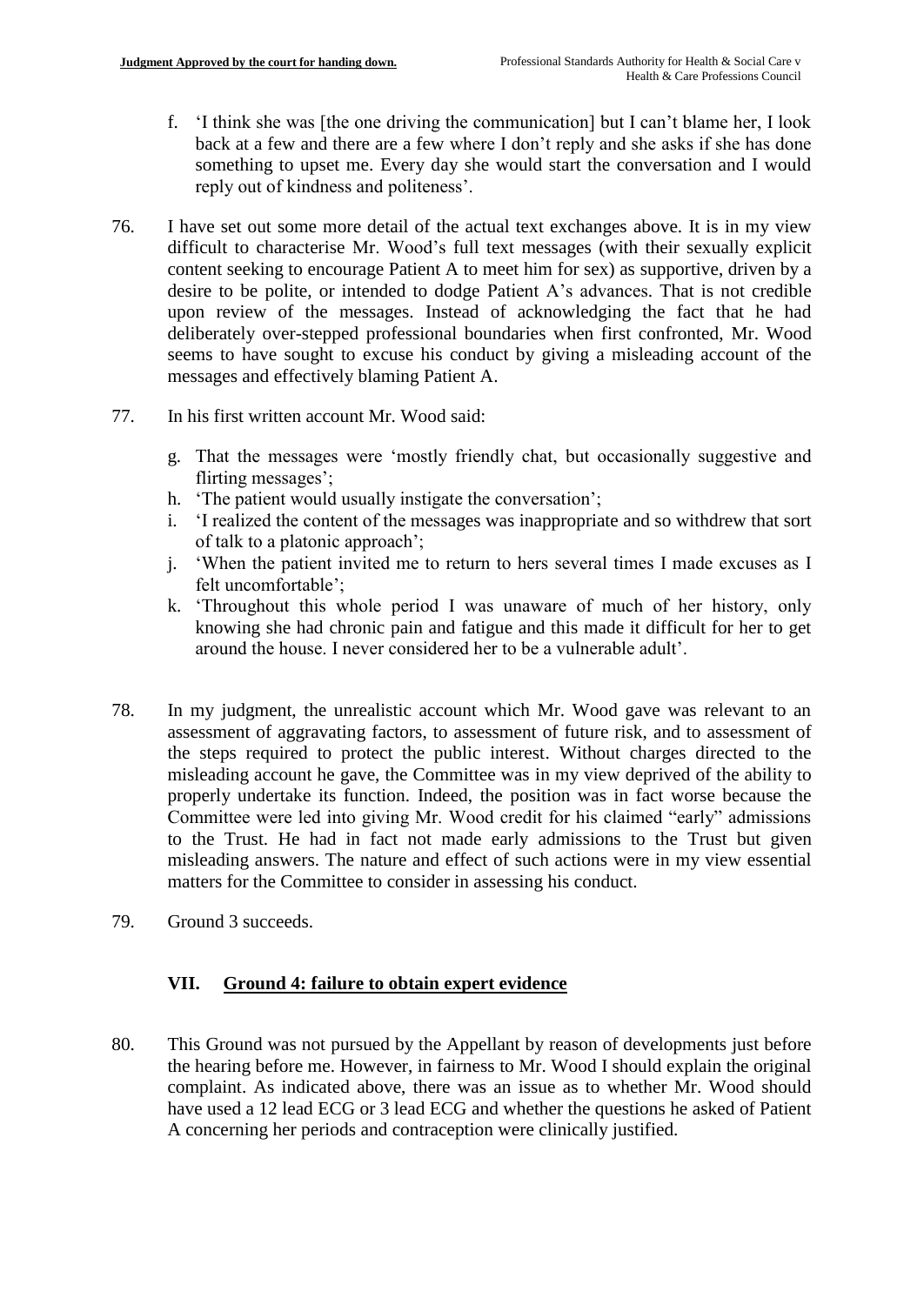- 81. The evidence before me shows that Mr. Simmonds, the practitioner member of the Committee, asked Mr. Wood about his decision to use the 12 rather than 3 lead ECG (which Mr. Wood confirmed was available). He was also asked by Mr. Redmond (a lay member) whether by using a 12 lead ECG he was able to see Patient A's breasts. He gave evidence that he could not remember seeing them but accepted that he had made a comment later via text about them. He also accepted that use of the 12-lead ECG would necessitate exposure of Patient A's breasts, while use of the 3-lead ECG would not. The Trust's investigation considered whether or not it was appropriate to conduct an ECG, however it did not address whether a 12 rather than 3 point lead ECG was clinically necessary.
- 82. It was originally said by the Appellant that the Committee was plainly interested in the use of the 12 lead rather than the 3 point lead ECG. However, it had no expert evidence on the point as to whether or not that decision had been clinical justified, or whether it was more likely to have formed part of a pattern of inappropriate conduct designed to solicit a sexual relationship or sexual gratification.
- 83. However, on the evening before the hearing of this appeal, the First Respondent received a draft report from an experienced consultant paramedic which confirmed that both the 12 lead ECG and the personal questions asked of Patient A were clinically justified steps. Accordingly, the Appellant no longer pursues this ground on the appeal.

### **VIII. Ground 5: insight**

- 84. This Ground raises a short point. The Appellant argues that the aspects of the Decision concerning "insight" arose from a serious procedural irregularity or failure to adequately consider the full nature and gravity of the misconduct. It is said that the Committee's findings in relation to insight plainly played a central part in its Decision. However, there was no evidence on which the Committee could reasonably be satisfied that Mr. Wood had any real insight into the most serious aspects of his behaviour, namely the predatory nature of his conduct towards a vulnerable patient.
- 85. I reject this Ground. It is true that there was no consideration given by the Committee as to whether Mr. Wood had real insight into the most serious aspects of his behaviour. But that was because those serious aspects (predatory behaviour towards a vulnerable patient) did not form part of the case put to the Committee and that in itself is a matter which has led to me allowing this appeal. The Committee cannot be criticised under this ground.
- 86. Ground 5 fails.

### **VIII. Ground 6: failure to give reasons**